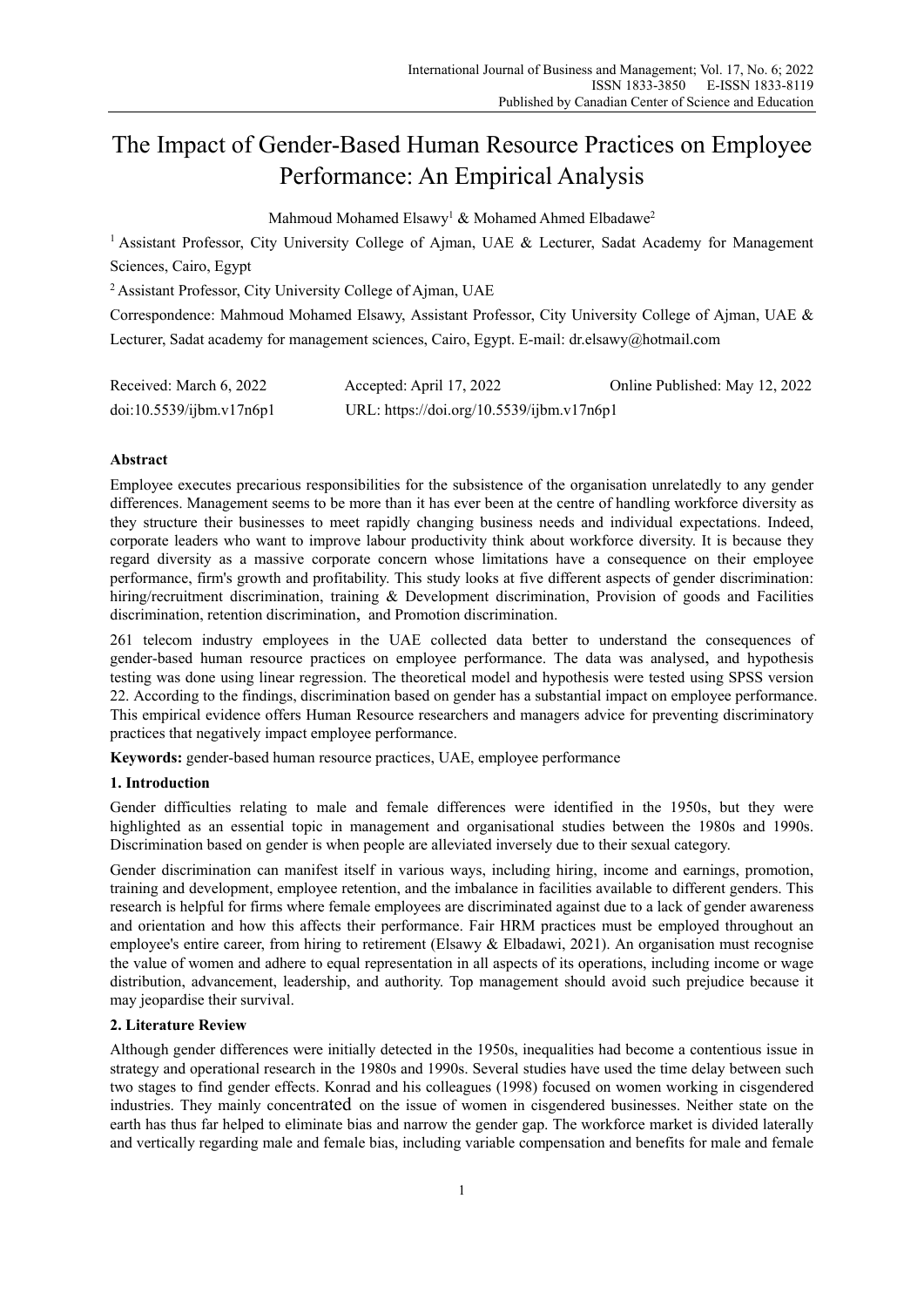workers. Different recruiting criteria apply to male and female employees (Konrad et al., 1988)

Teigen (1999) wanted to find out if gender-based employment practices exist. How are applicants' gender preferences influenced in the recruiting and selection process, whether directly or indirectly? The personnel in charge of employment reacted that hiring is grounded on personal suitability, ultimately illusory the reach authorities (Teigen, 1999).

The bond between the individual and the organisation, thus according to Petersion and Theea (2006), seems to be the weakest visible aspect of the recruiting process. Hiring authorities are highly aware of and identify gender bias in recruiting. When hiring a man or a woman, they use their time wisely and consider all merits and drawbacks. What are the ramifications of discrimination based on gender? Quantitative research is something they do (Petersion & Theea, 2006).

## *2.1 Gender Discrimination in HRM*

According to Cascio (2015), no law would have ever sought to clarify discrimination explicitly. Still, it can be characterised in the workplace as giving an upper hand (or detriment) to individuals or groups versus representatives of some other (Cascio, 2015).

Gender discrimination was highlighted in the 1950s, but it was not regarded as the most critical issue until the 1980s and 1990s. Inside that establishment, which men would have dominated would have overlooked, women's interests were prioritised. Gender discrimination appears in many facets of administration, notably pay, advancement, involvement, and judgement call. A high proportion of personnel is affected by inappropriate struggles and issues based on gender. As nothing more than a consequence, this research aims to investigate the elements that contribute to gender discrimination in the workplace (Abbas et al., 2011; Channar et al., 2011).

According to research, women face discrimination in human resource management practices since their employers believe they prioritize their home responsibilities above their employment, Women have been shown to encounter gender-biased work settings, whether covert or overt, not just in underdeveloped countries but also in wealthy countries (Azra et al., 2019).

Furthermore, the research revealed that organizational policies and practices are heavily influenced by socially and culturally mandated structures that call into question women's abilities, capabilities, and suitability for organizational work, resulting in an unconscious bias against them in the following HRM practices: compensation, training, career advancement, appraisals, and task assignment across workplaces (Azra et al., 2019).

## *2.2 Recruitment*

According to Opatha (2010), recruiting is the practice of hiring competent and experienced applicants to find job openings inside an organisation. A company uses a series of activities to acquire job candidates with the necessary abilities and capabilities. The system generates many candidates for a firm's job openings, known as recruitment (Opatha,2010).

Scholars found a positive effect between recruiting, and business performance and employee performance, the essential purpose of recruitment is to craft a pool of suitably experienced candidates to support the selection of the most acceptable candidates for the organisation, whereas the primary purpose of the selection process is to choose the right candidate to fill the various positions in the organisation (Gamage, 2014; Goza et al., 2021; Syed & Jamal, 2012)

H1: Gender discrimination in recruitment has a significant negative impact on employee performance.

## *2.3 Training & Development*

The knowledge acquired, abilities, methodologies, and processes focus on training and development. This needs human resource management consultants to develop the staff from the start of the hiring manager. This is challenging, though, just because a few occupations require ability customisation, and therefore not many new staff members acquire social graces in addition to basic skills. Human resource experts must create programmes to overcome the skills mismatch and insufficiency (Sims, 2006).

Establishing the organisation is critical to the survival and well-being of modern businesses. Companies use human capital management to build in their internal customers or employees regularly. A feeling of entitlement is also essential, which needs HR professionals devising strategies to make sure great intellect, capabilities, and expertise rest within the personnel. This would be a lifelong pursuit whereby exist to guide, particularly human resource departments, to engage and organisational aid members in growing overall capabilities continuingly (Sims, 2006). Practice is also required when a person has been adequately coached. The course has two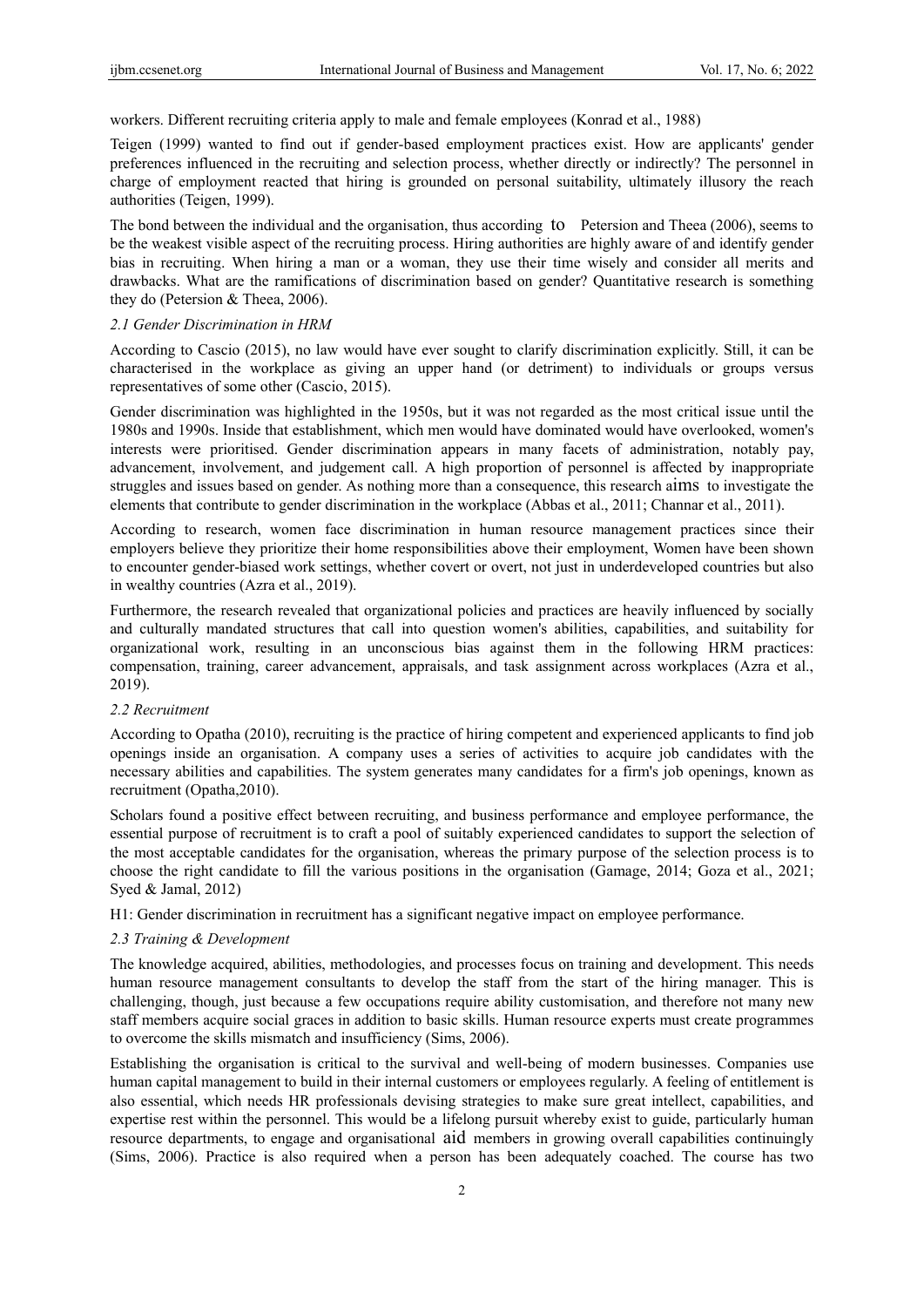characteristics: active practice and overlearning. The learners can either complete the activity again or apply how much they've learned using active learning. (Abbas et al., 2011; Channar et al., 2011; Sims, 1990).

Tlaiss and Dirani (2015) investigated the lack of professional training available to female managers in Lebanon and demonstrated how a gender-biased culture influences their workplace learning (Tlaiss & Kauser, 2015).

**H2:** Gender discrimination in Training & Development has a significant negative impact on employee performance

## *2.4 Provision of Goods and Facilities*

Adequate work facilities and inadequate circumstances that are well kept will aid in the smooth running of an organisation's operations. One of the motivators for labour is to provide complete amenities (Haynes, 2008). A high-performing employee can aid in attaining the organisation's goals and objectives. Work facilities are required for achieving these goals. A working facility is anything that serves as a supporting facility for various business activities in the form of tangible items that can be used in the daily operations of a firm. This work facility will provide benefits in the future, and its age or usable life is long. Employees will work more productively if work facilities are used as a tool or means to help them fulfil their tasks more readily (Roelofsen, 2002).

Without a work tool, an employee or worker will be unable to do the tasks allocated to him. The higher the degree of employee performance at work, the better the work facilities. Performance can be defined as an employee's work, regardless of the results, whether appropriately or poorly or adequately interpreted, or the high and low impacts of one's labour. Employees can perform their duties more effectively in a comfortable work environment. Work facilities are physical goods and facilities that support corporate activities and are used in normal corporate activities. They have a relatively long functional life and provide future benefits (Daraba et al., 2018).

Work facilities are a means, vehicle, or tool used to facilitate the company's activities and the welfare of employees so that they can do their jobs properly. A person's or a group of people's performance is the outcome of their labour in an organisation. Performance is a term that is often used to track the output of human resources, both in terms of production and goods and services. Similarly, the satisfaction of a successful performance is an intrinsic reward (Haynes, 2008).

**H3:** Gender discrimination in the provision of goods and Facilities has a significant negative impact on employee performance

## *2.5 Employee Retention*

According to Irshad and Afridi (2011), the key elements affecting employee retention are based on numerous factors from human resource management and their ability to play an essential role in managing and controlling employee retention. The first is to make sure that "employee personal value fits with the work," which means that the employee's skills, knowledge, and ability are matched to the projected job description. The second issue is "pay," which is crucial in attracting and keeping good personnel. Especially those employees that excel at their jobs or have unique abilities. Because businesses have typically invested considerably in the training and orientation of their staff, these skills are vital to them. The third aspect is "rewards," which refers to everything corporations provide to their employees in exchange for their projected work performance. The fourth aspect is "training and career development," which indicates that the organisation must provide training sessions to employees to improve future revenue. The fifth aspect is "career progression prospects," which refers to any deliberate effort to balance work and business needs. The sixth component is "supervisor support," which implies a positive supervisor-employee connection and is essential for staff retention. Employee retention is less likely in an organisation if the relationship is terrible. The seventh component is "work environment," which refers to how individuals prefer to work and stay in organisations that provide a favourable work environment where they feel valued and capable of increasing productivity. The final factor is "organisational justice," which refers to the company's ethical treatment of employees.

Employee retention is in the end, the main goal for all firms because attracting qualified individuals with potential is critical for every business. However, retention is more crucial than recruitment because the firm will spend more time training the new employee. Research shows that replacing an old employee with a new one can cost up to twice as much as the previous employee's annual wage (Alshurideh, 2019; Irshad & Afridi, 2011).

Employee retention is a recurring agenda item in the organisation, requiring all the organisation's collective efforts to keep the best available labourer (Karatepe, 2016). Researchers have expressed interest in this issue by pointing out that some managers have either ignored or sought to solve the problem of staff retention with little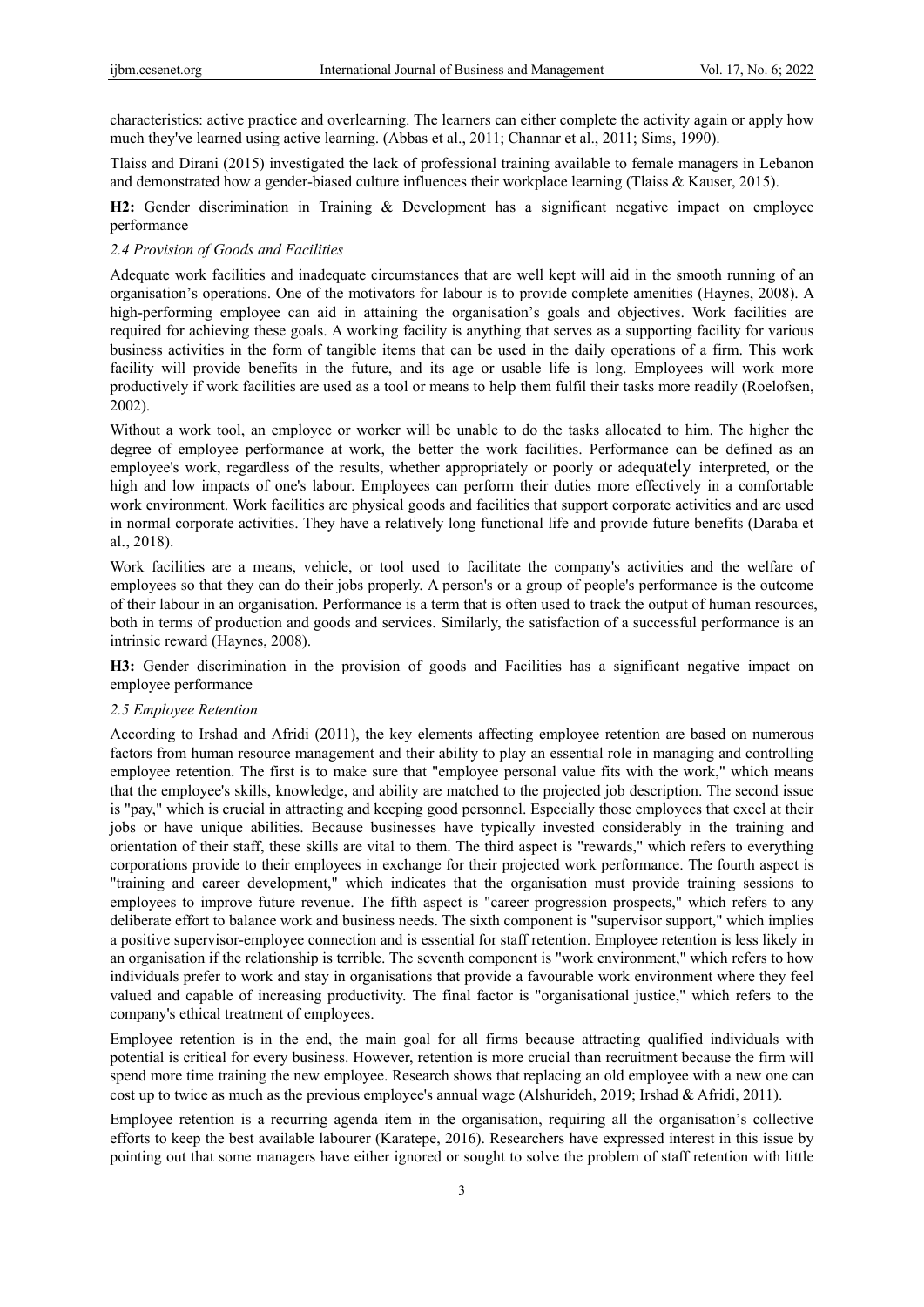success. Employees will stay with a company if offered a combination of retention methods that make leaving that organisation seem less desirable than staying in the existing one(Robinson et al., 2019).

The expense of maintaining an employee versus drawing new personnel in these firms has become increasingly recognised by the leadership of these organisations (Guilding et al., 2014). Employees that are pleased and content with their jobs, according to Denton and Maatgi (2016), are more dedicated to their work and always strive to increase their organisation's customer satisfaction for the betterment of the organisation. Satisfied customers are more likely to make repeat purchases; retaining staff leads to customer retention (Denton & Maatgi, 2016). According to Stauss (2001), employee retention is a more prominent notion that includes consumer identification, liking, commitment, creating trust in the business, and, lastly, recurring purchases from the firm (Stauss et al., 2001)

**H4:** Gender discrimination in employee retention has a significant negative impact on employee performance

#### *2.6 Promotion*

Scholars across the scientific community reported that female employees sometimes experience discrimination in their job progression. For instance, Shankar (2008) found that professional female employees were clustered mostly at the entry and middle levels, rather than at the top (Shanker, 2008). Jain and Mukherjee (2010) discovered that gender preconceptions impact the appraisal of female employees at work and prevent them from advancing (Jain & Mukherji, 2010). Similarly, Gberevbie and his colleagues (2014) found that gender stereotypes, societal attitudes, and male counterpart behaviour all contribute to women's difficulties in advancing to higher positions (Gberevbie et al., 2014).

Promotion programmes are designed to provide managing experience at a higher structural level. The phenomena in some organisations where promotion is occasionally implemented are not based on professional ethics and imposed objective conditions. Sometimes, the position offered does not match the candidate's competence or educational background. Every employee plays a significant part in job advancement (Gürtler & Gürtler, 2019).

Even if it's a fantasy that you've been waiting for. Employees who can be upgraded founded on the rule of impartiality and neutrality will be motivated to perform more, be even more passionate, dedicated, and produce results. It will assist the organisation in achieving its objectives. Organisations require top individuals, and employees deserve constructive criticism to guide future efforts. Employees who feel valued, attended to, desired, and appreciated by the respective organisation's job talents are more likely to produce higher and improve the organisation's morale (Bellemore, 2001).

According to research done by Gilmore (2022), the promotion variable directly influences employee performance. Employee training programmes that increase employee performance just so the company may give them a "reward", mostly in promotion, can help people develop their skills and possibilities and advance in their professions. As a result, it is envisaged that employees and organisations would benefit from one another and achieve the established objectives (Gilmore, 2022).

**H5:** Gender discrimination in Promotion has a significant negative impact on employee performance

# *2.7 Employee Performance*

Profitability and customer service delivery are linked to performance (Mullins et al., 2016). According to Evans and Lindsay (2014), research demonstrates that organisations can increase profits by retaining 5% more people than their competitors because the cost of hiring new employees is substantially higher than the cost of keeping current employees (Evans & Lindsay, 2014). Performance is a multi-dimensional construct that aims to deliver results closely linked to an organisation's strategic goals (Crook et al., 2005). Any organisation's growth and prosperity are dependent on the health, positive attitude, and retention of its essential workers (Chen, 2015). Employee satisfaction and an organisation's effectiveness are mainly reliant on its ability to retain the finest personnel. According to Bartlett and Ghoshal (2015), every manager should be concerned with motivating employees to stay in the company for a long time. Employees work in various departments within the company, including production, manufacturing, marketing, finance, storage, transportation, and public relations. All of these operations carried out by personnel are linked to the organisation's aim, ultimately linked to the company's success (Bartlett & Ghoshal, 1988).

# **3. Research Objectives**

This research aims to discover how gender-based discrimination affects employee performance. The following are the study's primary goals: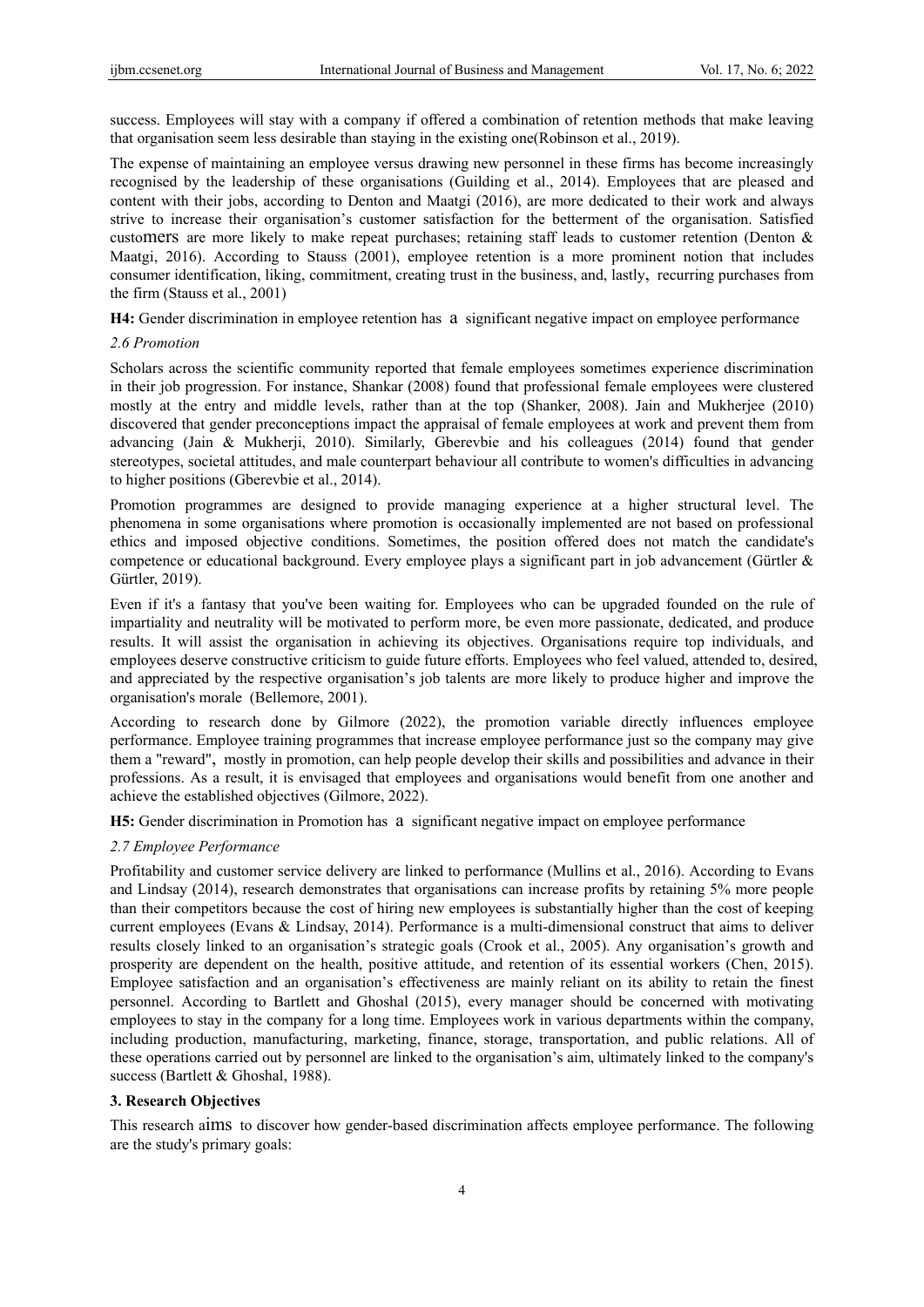- To study the concept of gender discrimination practices in HRM
- To identify the variables related to gender discrimination practices in HRM
- To propose a conceptual framework linking gender discrimination practices in HRM and their impact on employee performance
- to empirically validate the proposed framework linking gender discrimination practices in HRM and their effect on employee performance

# **4. Conceptual Framework**

Figure 1 depicts the link between Gender-based discrimination and employee performance. The relationship between independent and dependent variables has been illustrated in the figure as follows:





# **5. Research Methodology**

The questionnaire has two sections: Respondents were asked about their demographics in the first section. The second section asked about their thoughts on the link between Gender-based discrimination and its impact on their performance. The assertions are rated on a Likert scale of 1 to 5, one denoting strong agreement and 5 indicating strong disagreement.

# *5.1 Sample Design*

The chosen sample was a convenience sample from companies in the UAE's telecommunications industry. There were 321 questionnaires distributed, and 261 were determined to be filled out. The response rate was 81.30 percent on closer inspection, which is considered excellent. The descriptive statistics offer a complete demographic profile of the final sample of 261 respondents from UAE telecom businesses, including male and female respondents.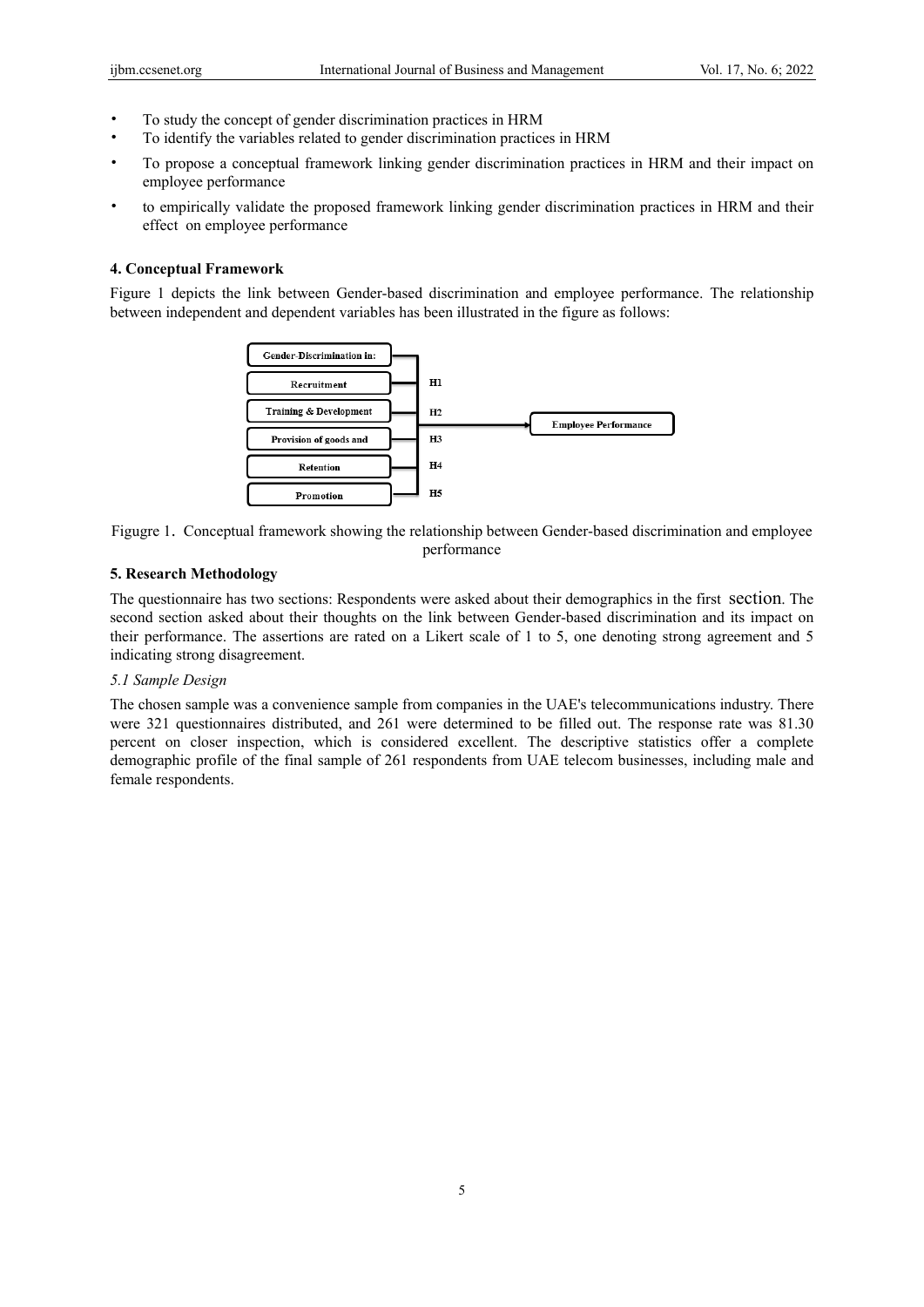| Demographics          | Category               | Frequency | $\%$ | Demographics          | Category             | Frequency | $\%$ |
|-----------------------|------------------------|-----------|------|-----------------------|----------------------|-----------|------|
| Gender Profile        | Male                   | 223       | 85.4 | <b>Marital Status</b> | Married              | 231       | 88.5 |
|                       | Female                 | 38        | 14.6 |                       | Un-Married           | 30        | 11.5 |
| Age Profile           | $21-29$ years          | 35        | 13.4 | Monthly Income        | AED.1-5 thousands    | 67        | 25.7 |
|                       | $30-39$ years          | 73        | 28.0 |                       | AED.6-10 thousands   | 91        | 34.9 |
|                       | $40-49$ years          | 49        | 18.8 |                       | AED.11-15 thousands  | 73        | 28.0 |
|                       | $46-55$ years          | 64        | 24.5 |                       | AED. 16-20 thousand  | 14        | 5.4  |
|                       | 60 Years and older     | 40        | 15.3 |                       | More than -AED<br>20 | 16        | 6.1  |
|                       |                        |           |      |                       | thousand             |           |      |
| Highest<br>Education  | Diploma/ $10+2$        | 32        | 12.3 | Current               | Managers             | 69        | 26.4 |
| Level                 | <b>Bachelor Degree</b> | 68        | 26.1 | Designation           | Executive            | 91        | 34.9 |
|                       | Master Degree          | 115       | 44.1 |                       | Supervisors          | 83        | 31.8 |
|                       | Professional           | 46        | 17.6 |                       | Others               | 18        | 6.9  |
|                       | Education              |           |      |                       |                      |           |      |
| Length of Affiliation | 1-2 years              | 57        | 21.8 |                       |                      |           |      |
|                       | 3-5 years              | 89        | 34.1 |                       |                      |           |      |
|                       | $6-10$ years           | 99        | 37.9 |                       |                      |           |      |
|                       | 11 years and more      | 16        | 6.1  |                       |                      |           |      |

Table 1. Demographic characteristics: summary statistics of the population

# **6. Results**

The data were analysed with SPSS version 22. To establish construct validity and Cronbach alpha to check internal consistency, the study uses the exploratory factor analysis method. The potential associations between the variables were discovered using the regression approach.

PCA (Principal Component Analysis) was used for conforming constructs in the EFA (Exploratory Factor Analysis). Factor loading more than or equal to 0.30 satisfies the lowest threshold, according to Hair et al. (1998); factor loading greater or equal to 0.40 is considered deemed to be relevant, while factor loading greater or equal to 0.50 is considered highly significant. A factor loading of 0.50 was used as a stopping point for this investigation.

Table 2 shows the findings of the factor analysis. KMO A component analysis is beneficial for data if the value is between 0.5 and 1.0. The sphericity test by Bartlett reveals the degree of interdependence between the variables. When determining the test's significance level, researchers can learn the outcome. There are likely significant correlations between the variables when the values are minimal (less than 0.05). If the p-value is larger than.10, the data may not be suitable for factor analysis to be performed on them. They show that factor analysis is appropriate for this set of data. No item had a loading lower than 0.5. Hence all twenty-one items were confirmed for final analysis.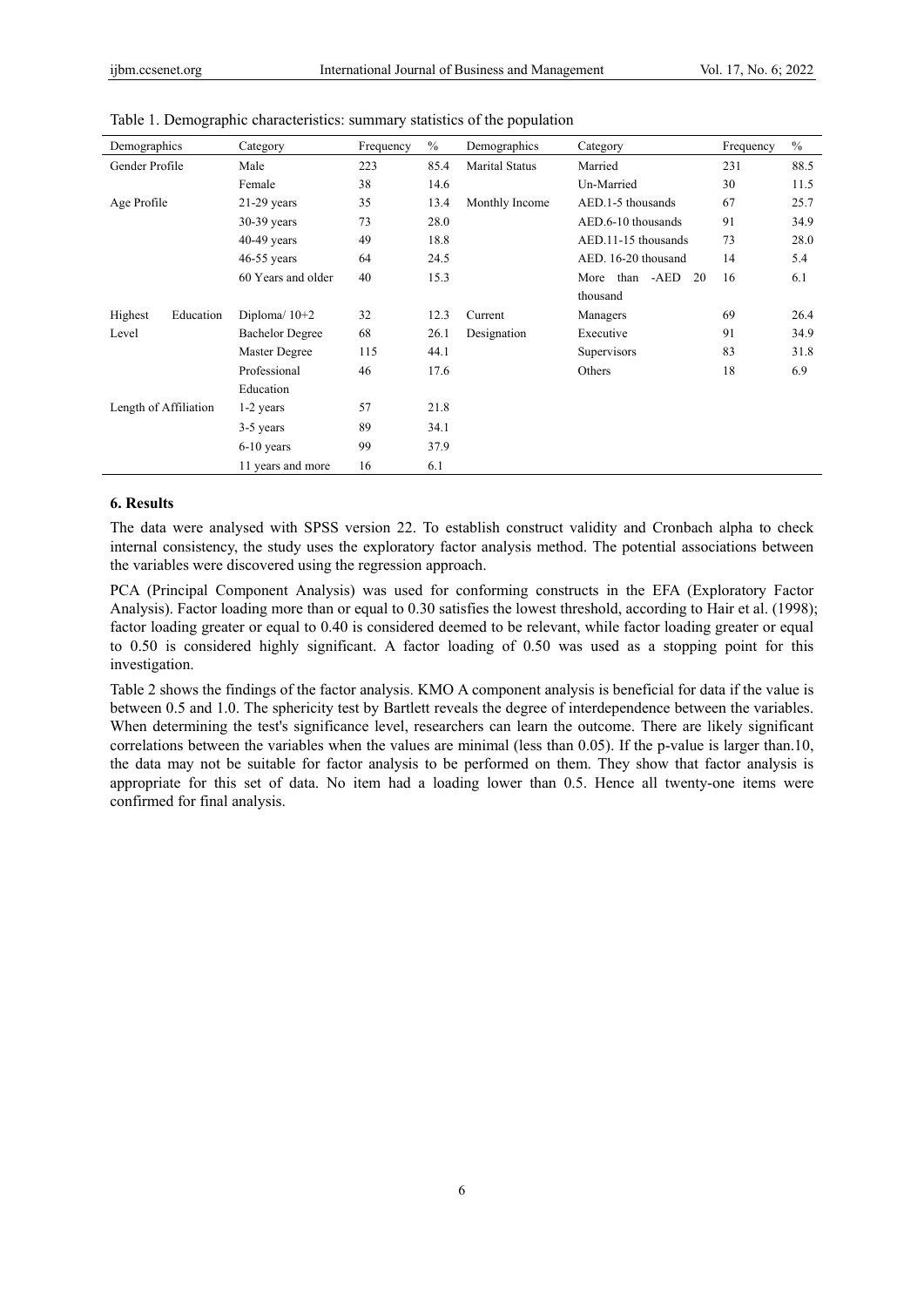| Variable                  | Factor<br>loadings | <b>KMO</b> Measure of<br><b>Sample</b><br>Adequacy<br>(>0.5) | <b>Bartlett's</b><br><b>Sphericity</b><br>Chi-Square | of<br><b>Test</b><br>Sig. | <b>Items</b><br>confirmed | <b>Items</b><br>dropped | Cum % of<br>loading |
|---------------------------|--------------------|--------------------------------------------------------------|------------------------------------------------------|---------------------------|---------------------------|-------------------------|---------------------|
|                           |                    |                                                              |                                                      | (< 10)                    |                           |                         |                     |
| <b>Discrimination in</b>  |                    |                                                              |                                                      |                           |                           |                         |                     |
| Recruitment -1            | .962               | .722                                                         | 1119.3                                               | .00                       | 4                         | $\boldsymbol{0}$        | 72.22               |
| Recruitment -2            | .825               |                                                              |                                                      |                           |                           |                         |                     |
| Recruitment -3            | .608               |                                                              |                                                      |                           |                           |                         |                     |
| Recruitment -4            | .956               |                                                              |                                                      |                           |                           |                         |                     |
| Training & Development -1 | .934               | .747                                                         | 935.7                                                | .00                       | $\overline{4}$            | $\mathbf{0}$            | 78.26               |
| Training & Development -2 | .801               |                                                              |                                                      |                           |                           |                         |                     |
| Training & Development -3 | .876               |                                                              |                                                      |                           |                           |                         |                     |
| Training & Development-4  | .923               |                                                              |                                                      |                           |                           |                         |                     |
| Goods & Facilities-1      | .623               | .762                                                         | 987.4                                                | .00                       | 4                         | $\boldsymbol{0}$        | 75.41               |
| Goods & Facilities -2     | .952               |                                                              |                                                      |                           |                           |                         |                     |
| Goods & Facilities -3     | .908               |                                                              |                                                      |                           |                           |                         |                     |
| Goods & Facilities-4      | .948               |                                                              |                                                      |                           |                           |                         |                     |
| Retention-1               | .923               | .676                                                         | 657.3                                                | .00                       | $\overline{4}$            | $\boldsymbol{0}$        | 65.45               |
| Retention -2              | .767               |                                                              |                                                      |                           |                           |                         |                     |
| Retention -3              | .575               |                                                              |                                                      |                           |                           |                         |                     |
| Retention-4               | .920               |                                                              |                                                      |                           |                           |                         |                     |
| Promotion-1               | .980               | .696                                                         | 1546.6                                               | .00                       | 3                         | $\boldsymbol{0}$        | 91.26               |
| Promotion -2              | .905               |                                                              |                                                      |                           |                           |                         |                     |
| Promotion -3              | .979               |                                                              |                                                      |                           |                           |                         |                     |
| Employee Performance-1    | .880               | .714                                                         | 295.9                                                | .00                       | 3                         | $\mathbf{0}$            | 74.54               |
| Employee Performance -2   | .876               |                                                              |                                                      |                           |                           |                         |                     |
| Employee Performance -3   | .834               |                                                              |                                                      |                           |                           |                         |                     |

# Table 2. Results of exploratory factor analysis

# *6.1 Reliability Analysis*

Computing Cronbach Alpha established the questionnaire's internal consistency to determine its dependability. A lower alpha value is acceptable for new scales, according to Nunally and Bernstein (1994), who recommends using an alpha value as low as 0.60. Otherwise, the requirement of an internally consistent established scale with an alpha value of 0.70 is frequently used. The study's Cronbach's alpha cutoff value is 0.7.

|  |  | Table 3. Results of the Reliability Examination |
|--|--|-------------------------------------------------|
|  |  |                                                 |

 $\overline{a}$ 

| # | <b>Independent Variable</b>                      | Cronbach Alpha |  |  |  |  |
|---|--------------------------------------------------|----------------|--|--|--|--|
|   | Discrimination in Recruitment                    | .856           |  |  |  |  |
| 2 | Discrimination in Training & Development         | .905           |  |  |  |  |
|   | Discrimination in Goods & Facilities             | .883           |  |  |  |  |
| 4 | Discrimination in Retention                      | .808           |  |  |  |  |
|   | Discrimination in Promotion                      | .951           |  |  |  |  |
| 6 | <b>Employee Performance</b>                      | .828           |  |  |  |  |
|   | Overall Reliability of the Questionnaire<br>.948 |                |  |  |  |  |

The Cronbach's alpha values in table 3 are over the cutoff value of 0.7, which is acceptable. The questionnaire's overall reliability is demonstrated with a Cronbach's alpha value of 0.948.

#### *6.2 Correlation Analysis*

The correlation matrix has been used to examine how closely variations in the value of one character are linked to variations in the value. To put it another way, it simply aids in explaining the significance of the link between the variables.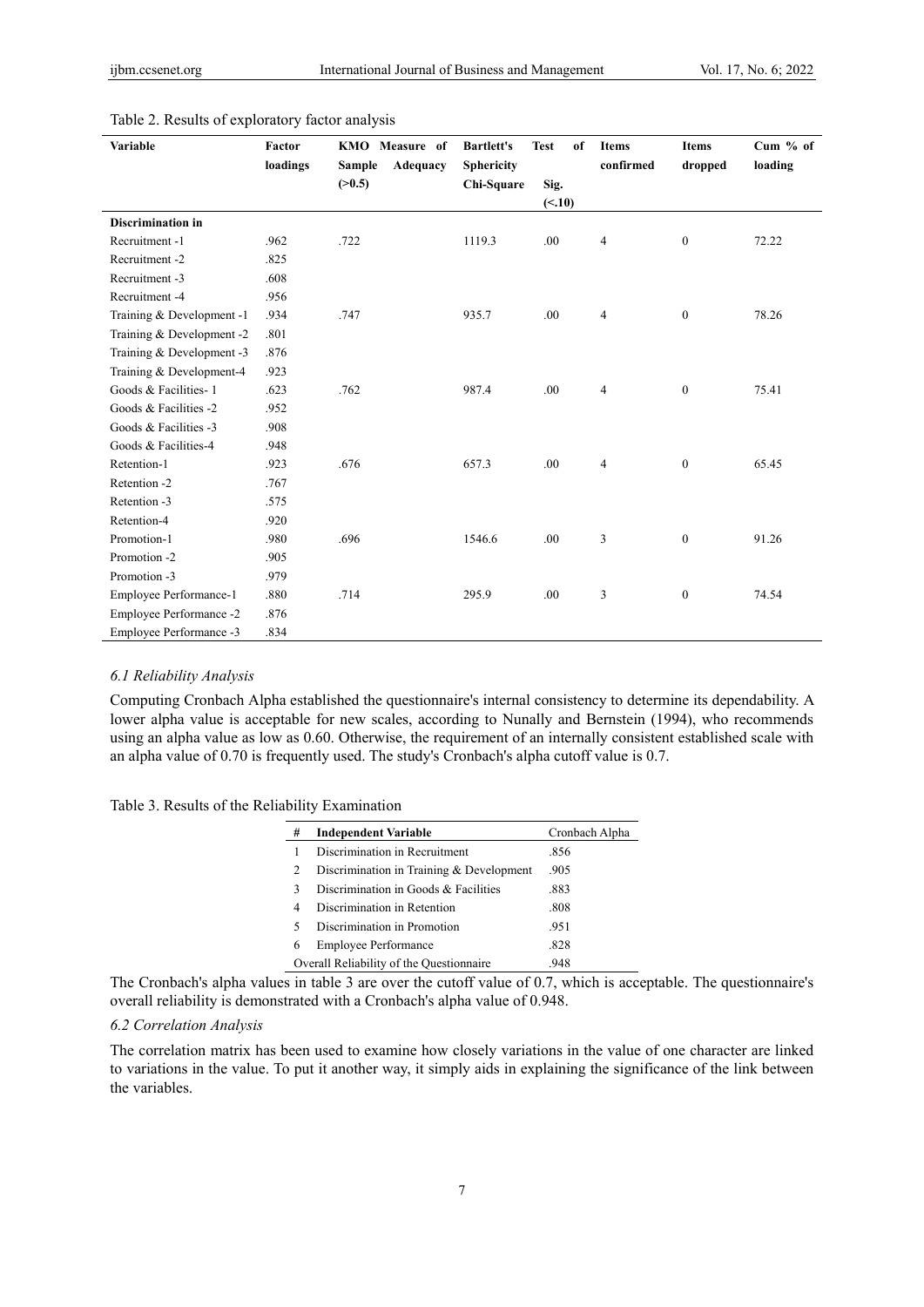| Variables                                |          |            | Recruitment Training & Development Goods & Services Retention Promotion Employee Performance |                     |          |  |
|------------------------------------------|----------|------------|----------------------------------------------------------------------------------------------|---------------------|----------|--|
| Recruitment                              |          |            |                                                                                              |                     |          |  |
| Training & Development.702 <sup>**</sup> |          |            |                                                                                              |                     |          |  |
| Goods & Services                         | $399**$  | $.368**$   |                                                                                              |                     |          |  |
| Retention                                | $.707**$ | $.671**$   | $371***$                                                                                     |                     |          |  |
| Promotion                                | $.337**$ | $.345***$  | $.419**$                                                                                     | $461$ <sup>**</sup> |          |  |
| Employee Performance -.106 <sup>**</sup> |          | $-.124***$ | $-.110**$                                                                                    | $-.121$ **          | $-161**$ |  |

#### Table 4. Correlations analysis

*Note.* \*\* Correlation is significant at the 0.01 level (2-tailed).

The correlation value between "Recruitment" and "Employee Performance" in Table 4 is -.106, indicating a negative but significant association between the two. This means that a 1% rise in discrimination in the "Recruitment" variable results in a 10.6% drop in employee performance. Conversely, the correlation value between "Training & Development" and "Employee Performance" is -.124, indicating that the two variables have a negative but significant relationship.

Moreover, the variable "Employee Performance" is negatively yet statistically connected with the variables "Goods & Services," "Retention," and "Promotion," with correlation values of -.110, -.121, and -.161, respectively. This means that a 1% rise in prejudice in the "Goods & Services," "Retention," and "Promotion" variables will reduce employee performance by 11%, 12.1 %, and 16.1 %, respectively. Promotion has the highest negative link with employee performance, to a certain degree, of the five independent factors.

### *6.3 Regression Analysis*

The dependent and independent variables are subjected to stepwise regression analysis to determine the predictor-criterion relationship. It was done to see if there was a correlation between the independent factors (gender-based discrimination in recruitment, training and development, goods and services, retention and promotion) and the dependent variable (retention and promotion) (Employee Performance).

# *6.4 Employee Performance as a Dependent Variable*

Tables 5a and 5b revealed by regression analysis that five independent variables Recruitment (RCRT), Training & Development (TnD), Goods & Services (GnS), Retention (RTN) and Promotion (PROM) are significantly associated with "Employee Performance (EMPP)".

From Table 5a, R-value actually helps to explain how well the whole model describes the data. In this study, the model explained 34.4% of the data. In the above model, in order to understand the extent to which the variability of the dependent variable is explained by the independent variable,  $\mathbb{R}^2$  is used. In this aspect, 11.8 % of the variability of employee performance was explained by the independent variables of Recruitment (RCRT), Training & Development (TnD), Goods & Services (GnS), Retention (RTN) and Promotion (PROM) and the remaining are unknown. Besides these, the standard error of the estimate is 0.677.

#### Table 5. Model summary

| Mode |                 |   |      | Stc<br>natı |
|------|-----------------|---|------|-------------|
|      | . 11a<br>$\sim$ | . | .101 | $-$<br>.∪   |

*Note.* a. Predictors: (Constant), Promotion, Retention, Goods & Services, Recruitment, Training & Development.

#### Table 6. ANOVA Test

**ANOVAa**

| Model |            | Sum of Squares | df  | Mean Square |       | Sig.              |  |
|-------|------------|----------------|-----|-------------|-------|-------------------|--|
|       | Regression | 15.648         |     | 3.130       | 6.829 | .000 <sup>b</sup> |  |
|       | Residual   | 116.860        | 255 | .458        |       |                   |  |
|       | Total      | 132.508        | 260 |             |       |                   |  |

a. Dependent Variable: Employee Performance.

b. Predictors: (Constant), Promotion, Retention, Goods & Services, Recruitment, Training & Development.

The significant p-value can be calculated using the table above. The P-value shows whether the model should be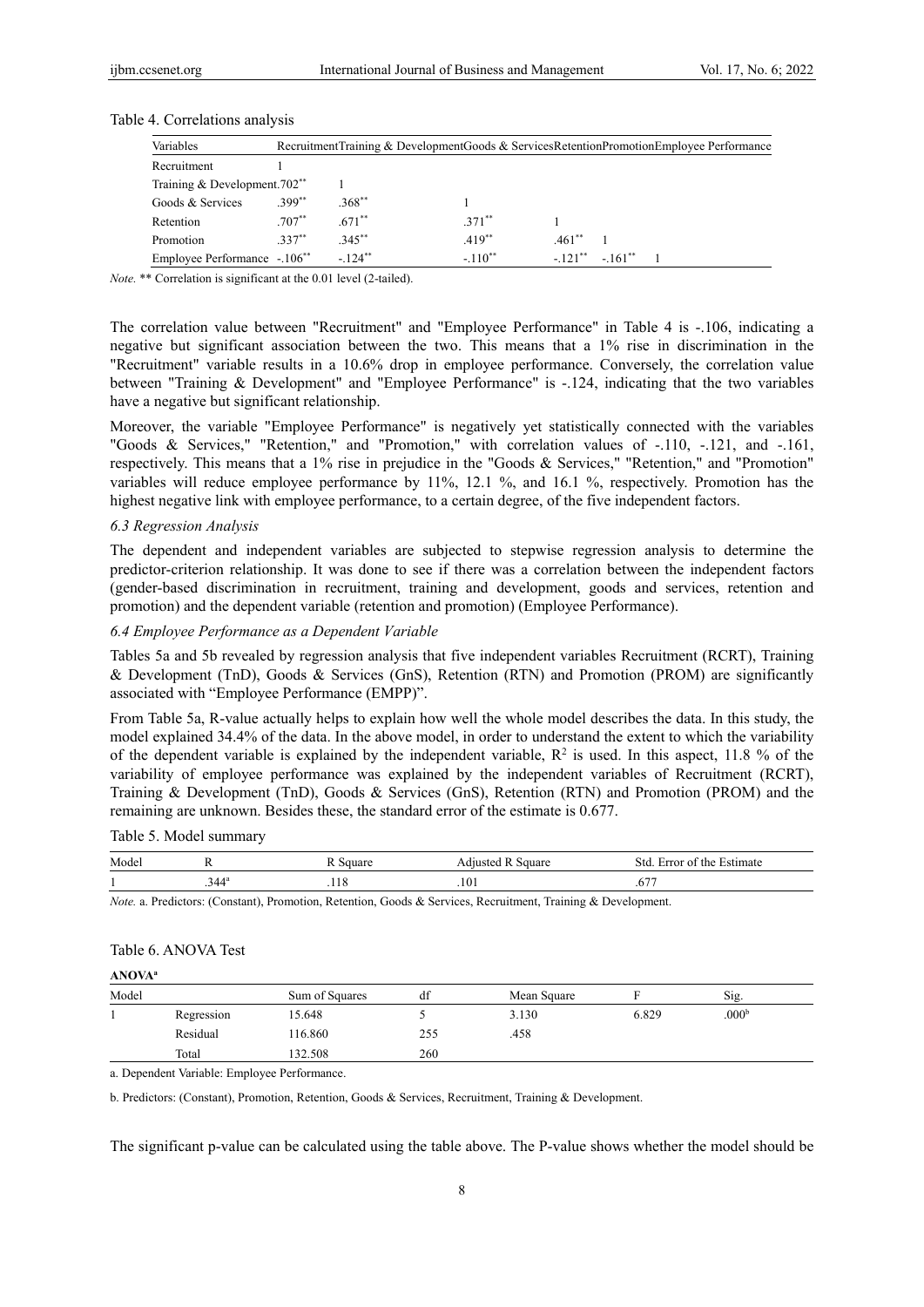accepted. We can see that the significance p-value is 0.000, which is less than 0.05 in this case. It signifies that the researcher's model is correct and meets the study's requirements. As a result, the model is important.

**Coefficientsa**

| Model |                        |         | Unstandardized Coefficients |              |          | Sig. |
|-------|------------------------|---------|-----------------------------|--------------|----------|------|
|       |                        |         |                             | Coefficients |          |      |
|       |                        | В       | Std. Error                  | Beta         |          |      |
|       | (Constant)             | 2.050   | .371                        |              | 5.522    | .000 |
|       | Recruitment            | $-.024$ | .043                        | $-.033$      | $-.558$  | .002 |
|       | Training & Development | $-.015$ | .049                        | $-.018$      | $-.295$  | .000 |
|       | Goods & Services       | $-.052$ | .047                        | $-.065$      | $-1.096$ | .000 |
|       | Retention              | $-.025$ | .051                        | $-.029$      | $-.490$  | .001 |
|       | Promotion              | $-.238$ | .042                        | $-.339$      | $-5.642$ | .001 |

*Note.* a. Dependent Variable: Employee Performance.

The model goes on to explain whether individual independent factors were relevant to understanding employee performance in table 5c above. The presented table has one constant value of 2.050, while the remaining regression coefficients indicate the slope and Y-intercept as -.024, -.015, -.052, -.025 and -.238 correspondingly.

The table demonstrates that as discrimination in promotion increases, employee performance suffers in the opposite direction, and vice versa. It has a p-value of 0.001, which is significantly less than 0.05. When prejudice in the areas of recruitment, training and development, goods and services, and retention grows, employee performance suffers in the opposite direction, and vice versa. Its p values are 0.001 and 0.002, respectively, which are less than 0.05. Gender discrimination has a large and adverse impact on employee performance, according to a regression study.

# *6.5 Test Results for Hypotheses*

Within the conceptual framework of the study, an initial set of five hypotheses was put forward and Table 6 shows that four of the items in this category have been approved.

| Hy.            | Independent              | to                | Dependent   | R-Squar | Beta        | t-value  | Sig   | $\sigma$ f<br><b>Status</b> |
|----------------|--------------------------|-------------------|-------------|---------|-------------|----------|-------|-----------------------------|
| No.            | Variables                |                   | Variables   | e       | Coefficient |          | Value | Hypotheses                  |
| H1             | Gender discrimination in | $\longrightarrow$ | Employee    | 0.118   | $-.033$     | $-.558$  | 0.002 | Accepted                    |
|                | recruitment              |                   | Performance |         |             |          |       |                             |
|                |                          |                   | (EMPP)      |         |             |          |       |                             |
| H2             | Gender discrimination in | $\rightarrow$     | Employee    |         | $-.018$     | $-.295$  | 0.000 | Accepted                    |
|                | Training & Development   |                   | Performance |         |             |          |       |                             |
|                |                          |                   | (EMPP)      |         |             |          |       |                             |
| H <sub>3</sub> | Gender discrimination in | $\rightarrow$     | Employee    |         | $-.065$     | $-1.096$ | 0.000 | Accepted                    |
|                | Provision of goods and   |                   | Performance |         |             |          |       |                             |
|                | <b>Facilities</b>        |                   | (EMPP)      |         |             |          |       |                             |
| H <sub>4</sub> | Gender discrimination in | $\rightarrow$     | Employee    |         | $-.029$     | $-.490$  | 0.001 | Accepted                    |
|                | Employee retention       |                   | Performance |         |             |          |       |                             |
|                |                          |                   | (EMPP)      |         |             |          |       |                             |
| H <sub>5</sub> | Gender discrimination in | $\rightarrow$     | Employee    |         | $-.339$     | $-5.642$ | 0.001 | Accepted                    |
|                | Promotion                |                   | Performance |         |             |          |       |                             |
|                |                          |                   | (EMPP)      |         |             |          |       |                             |

# Table 8. Summary of test results for hypotheses

In the above table, we can observe the p-value which explains the acceptance and rejection of the Alternative Hypothesis. The p-value of H1, H2, H3, H4 and H5 are concerned with variables like Gender discrimination in recruitment, Gender discrimination in Training & Development, Gender discrimination in Provision of goods and Facilities, Gender discrimination in Employee retention and Gender discrimination in Promotion. Since the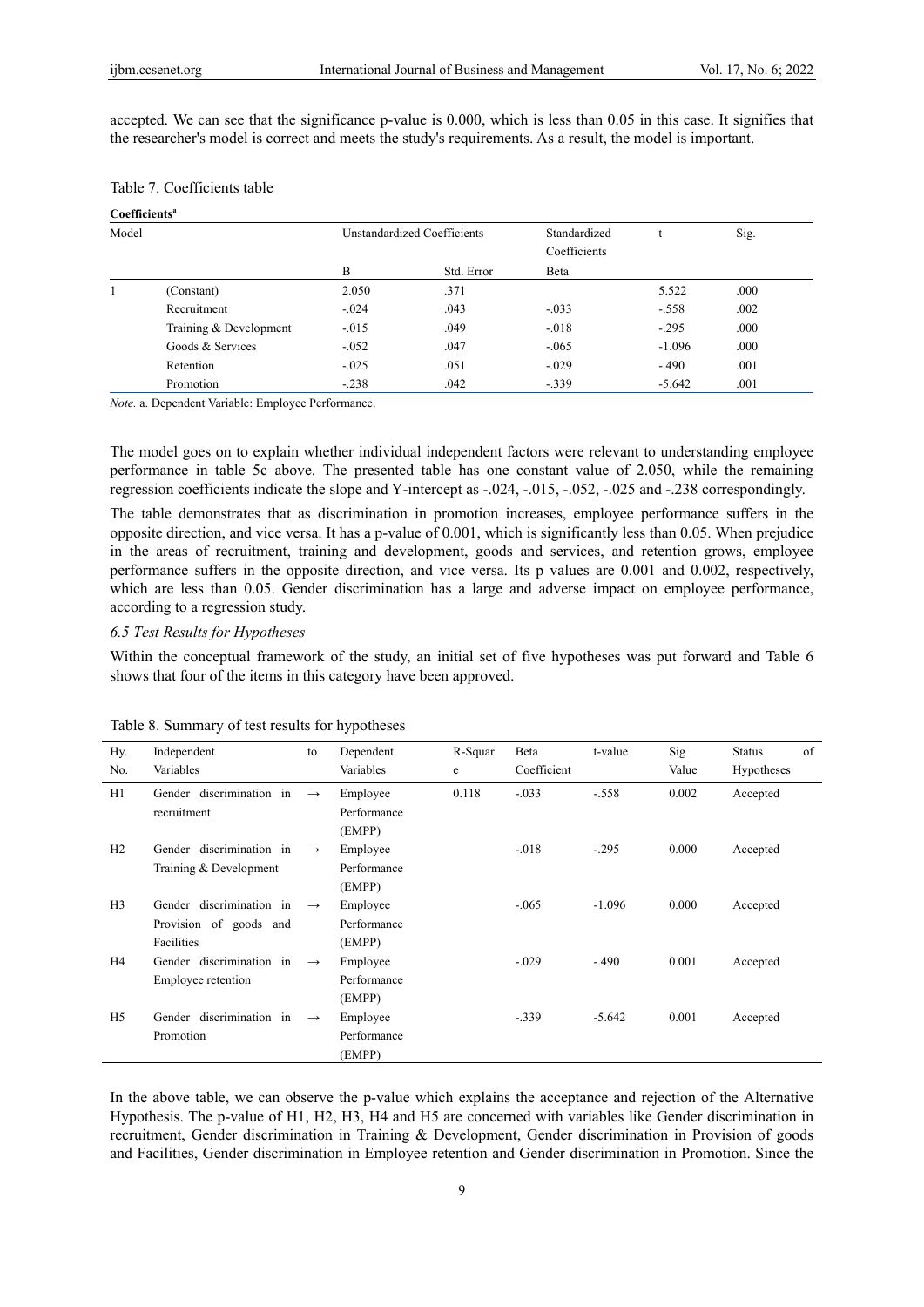p-value of H1 with 0.002 and H4 and H5 with 0.001 is lesser than 0.05, thus all the alternative hypotheses H1to H5 are accepted. The acceptance of all the hypotheses also depicts that gender discrimination in recruitment, Training & Development, provision of goods and Facilities, Employee retention and Gender discrimination in Promotion significantly and negatively impact employee performance.

#### **7. Discussion and Conclusion**

To attain the corporate goal, employees of various genders perform various jobs, obligations, and responsibilities. Gender discrimination has an impact on employee performance. In the UAE, a survey was done in the telecom sector. The model summary indicates a significant association between gender discrimination in HRM practices and employee performance using the statistical tools of correlation and regression analysis. All hypotheses proved a considerable link and relationship between gender discrimination and employee performance. Promotional gender inequalities have the most substantial negative impact on employee performance.

The current study found that discrimination in recruitment has a negative effect on employee performance (Gamage, 2014; Goza et al., 2021; Syed & Jamal, 2012). The results also showed that discrimination practices in training and development also affect employee performance (Tlaiss & Kauser, 2015). management must prevent discriminatory practices in hiring, training, development, promotion, retention, and providing products and services to employees, regardless of gender. The organisation should develop a positive and loyal culture to improve employee performance.

#### **8. Practical Implications**

Human resource managers must exercise caution when hiring, offering training, providing goods and services to employees, retaining them, and promoting them to avoid gender discrimination, which directly impacts employee performance. Human resource management should supply facilities and goods proportionally to the male-to-female ratio. Employees must be promoted based on merit and seniority in the meantime. They must recognise the value of female workers and recognise the international scenario of women's fair representation and quotas in hiring and facilities in organisations; otherwise, they will face defamation and a bad reputation in the global corporate sector, resulting in a reduction in international business cooperation and the loss of a significant number of business orders.

# **9. Limitations & Future Research**

Because the telecommunications business was investigated, the framework might be tested in other industries to improve its generalizability. To understand how gender discrimination affects employee performance, it was decided to focus on just five variables. Future studies could include a few more variables to see if they have a more significant impact. Instead of employing a random sample, the convenience sampling technique acquired the data. As a result, extreme caution should be exercised when extrapolating the findings. The total number of persons that took part in the study (n=261) was also small. More conclusive results may be obtained with a more representative sample gathered from a larger population.

The current study allows future researchers to address this gap by thoroughly analyzing the amount of prejudice encountered by female employees in the aforementioned HRM Practices.

# **References**

- Abbas, Q., Hameed, A., & Waheed, A. (2011). Gender Discrimination & Its Effect on Employee Performance/Productivity (pp. 170-176). *International Journal of Humanities and Social Science*. Retrieved 1 March 2022, from http://www.ijhssnet.com/journals/Vol\_1\_No\_15\_Special\_Issue\_October\_2011/20.pdf
- Alshurideh, M., Salloum, S., Al Kurdi, B., Abdel Monem, A., & Shaalan, K. (2019). Understanding the Quality Determinants that Influence the Intention to Use the Mobile Learning Platforms: A Practical Study. *International Journal of Interactive Mobile Technologies*, *13*(11), 157. https://doi.org/10.3991/ijim.v13i11.10300
- Azra, R. R., & Gull, I. (2019). Women Discrimination in Hrm Practices: A Review of Literature. *International Journal Of Management, Technology And Engineering*, *9*(1), 1846-1856. Retrieved 22 February 2022, from http://www.ijamtes.org/gallery/225-jan19.pdf
- Bacon, N., & Hoque, K. (2005). HRM in the SME sector: valuable employees and coercive networks. *The International Journal of Human Resource Management*, *16*(11), 1976-1999. https://doi.org/10.1080/09585190500314706
- Barber, A., Wesson, M., Roberson, Q., & Taylor, M. (1999). A Tale of Two Job Markets: Organizational Size and Its Effects on Hiring Practices and Job Search Behavior. *Personnel Psychology*, *52*(4), 841-868.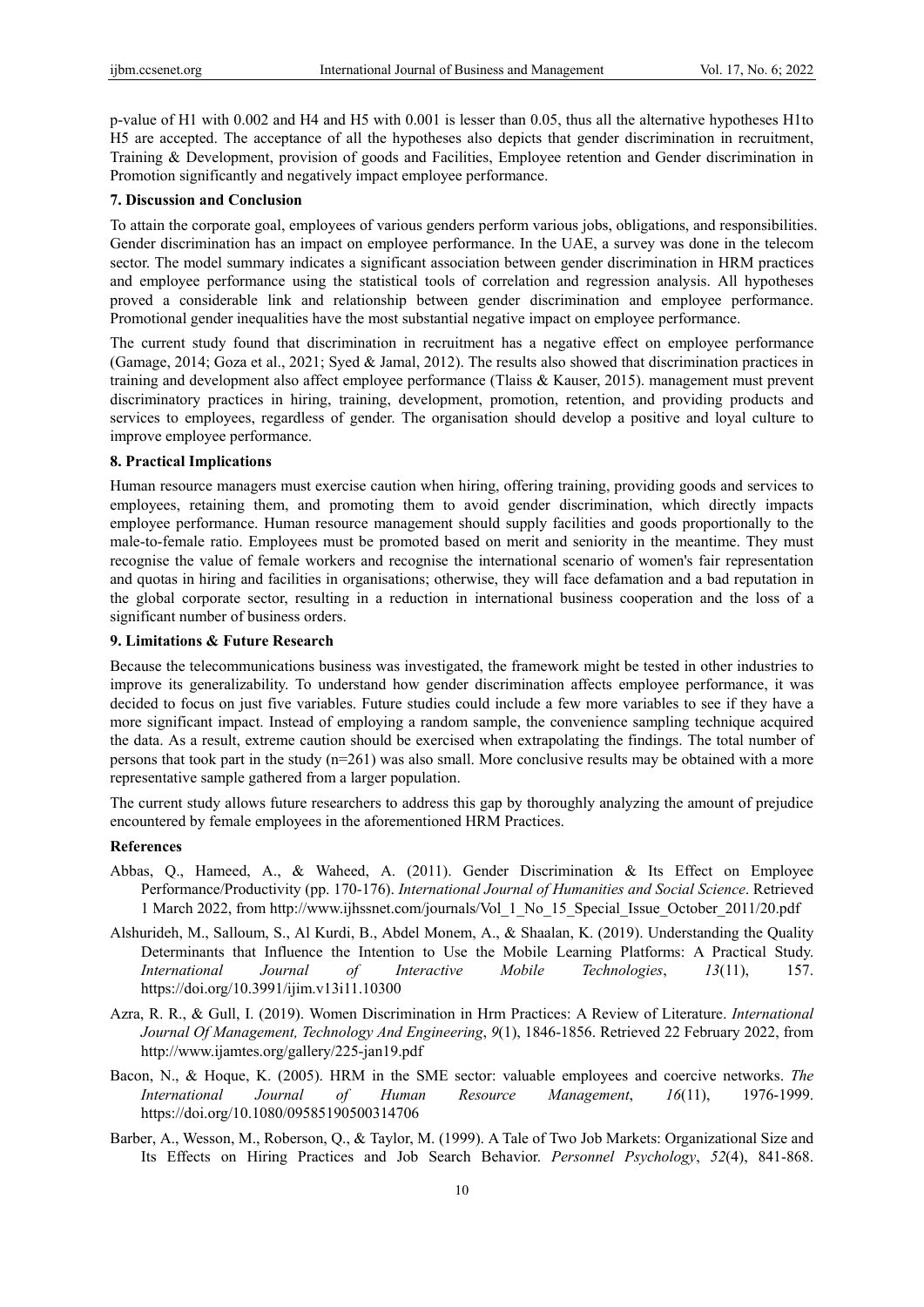https://doi.org/10.1111/j.1744-6570.1999.tb00182.x

- Bartlett, C., & Ghoshal, S. (1988). Organizing for Worldwide Effectiveness: The Transnational Solution. *California Management Review*, *31*(1), 54-74. https://doi.org/10.2307/41166538
- Bellemore, F. (2001). Racial and Ethnic Employment Discrimination. *Journal of Sports Economics*, *2*(4), 356-368. https://doi.org/10.1177/152700250100200404
- Cascio, W. (2015). *Managing human resources* (10th ed.). McGraw Hill.
- Channar, Z., Abbassi, Z., & Ujan, I. (2011). Gender Discrimination in Workforce and its Impact on the Employees. *Pakistan Journal of Commerce and Social Sciences*, *5*(5), 177-191. Retrieved 3 March 2022, from https://www.econstor.eu/bitstream/10419/188023/1/pjcss053.pdf
- Chen, T. (2015). Institutions, board structure, and corporate performance: Evidence from Chinese firms. *Journal of Corporate Finance*, *32*, 217-237. https://doi.org/10.1016/j.jcorpfin.2014.10.009
- Crook, T., Combs, J., & Shook, C. (2005). The Dimensionality of Organizational Performance and its Implications for Strategic Management Research. *Research Methodology in Strategy And Management*, *2*, 259-286. https://doi.org/10.1016/s1479-8387(05)02011-4
- Daraba, D., Bachri, A., & Salam, R. (2018). An effort to Improve the Quality of Workers at the Makassar city Department of Employment Services. *Scientific Journal of Public Administration*, *8*(1), 21-26. Retrieved 20 February 2022, from https://ojs.unm.ac.id/iap/article/view/6533/3722
- Denton, P., & Maatgi, M. (2016). The development of a work environment framework for ISO 9000 standard success. *International Journal of Quality &Amp; Reliability Management*, *33*(2), 231-245. https://doi.org/10.1108/ijqrm-12-2013-0196
- Elsawy, M., & Elbadawi, M. (2021). Assessing the Impact of E-HRM on Organizational Performance: An Empirical Study. *SSRN Electronic Journal*. https://doi.org/10.2139/ssrn.3967550
- Evans, J., & Lindsay, W. (2014). *Total quality management*. Cengage Learning Asia Pte Limited.
- Gamage, A. (2014). Employee turnover in manufacturing SMEs in Japan: an analysis of the link with HRM practices. *Sabaragamuwa University Journal*, *13*(1), 17. https://doi.org/10.4038/suslj.v13i1.7668
- Gberevbie, D., Osibanjo, A., Adeniji, A., & Oludayo, O. (2014). An Empirical Study of Gender Discrimination and Employee Performance among Academic Staff of Government Universities in Lagos State, Nigeria. *International Journal of Business, Human And Social Sciences*, *8*(1), 98-104. https://doi.org/https://doi.org/10.5281/zenodo.1336428
- Gilley, J., & Gilley, A. (2008). *Beyond the learning organization*. Basic Books.
- Gilmore, T. (2022). Employee Incentive ESOPs: An Equity Tool to Promote Engagement and Performance. *Compensation &Amp; Benefits Review*, 088636872110708. https://doi.org/10.1177/08863687211070891
- Goza, M., Came, H., & Emery‐Whittington, I. (2021). A Critical Tiriti Analysis of the recruitment and performance review processes of public sector chief executives in Aotearoa. *Australian and New Zealand Journal Of Public Health*, *46*(1), 52-55. https://doi.org/10.1111/1753-6405.13171
- Guilding, C., Lamminmaki, D., & McManus, L. (2014). Staff turnover costs: In search of accountability. *International Journal of Hospitality Management*, *36*, 231-243. https://doi.org/10.1016/j.ijhm.2013.10.001
- Gürtler, M., & Gürtler, O. (2019). Promotion signaling, discrimination, and positive discrimination policies. *The RAND Journal of Economics*, *50*(4), 1004-1027. https://doi.org/10.1111/1756-2171.12303
- Haynes, B. (2008). The impact of office layout on productivity. *Journal of Facilities Management*, *6*(3), 189-201. https://doi.org/10.1108/14725960810885961
- Irshad, M., & Afridi, F. (2011). Factors Affecting Employees Retention: Evidence from Literature. *Journal of Social Sciences*, *4*(3), 307-339. Retrieved 1 March 2022, from http://ajss.abasyn.edu.pk/admineditor/papers/V4I2-4.pdf
- Jain, N., & Mukherji, S. (2010). The Perception of 'Glass Ceiling' in Indian Organizations: An Exploratory Study. *South Asian Journal Of Management*, *17*(1), 23-42. Retrieved 7 March 2022, from https://www.proquest.com/openview/4eff1b7627cbf21fa18c0a6ed747be2c/1?pq-origsite=gscholar&cbl=46 967
- Karatepe, O. (2016). Does job embeddedness mediate the effects of coworker and family support on creative